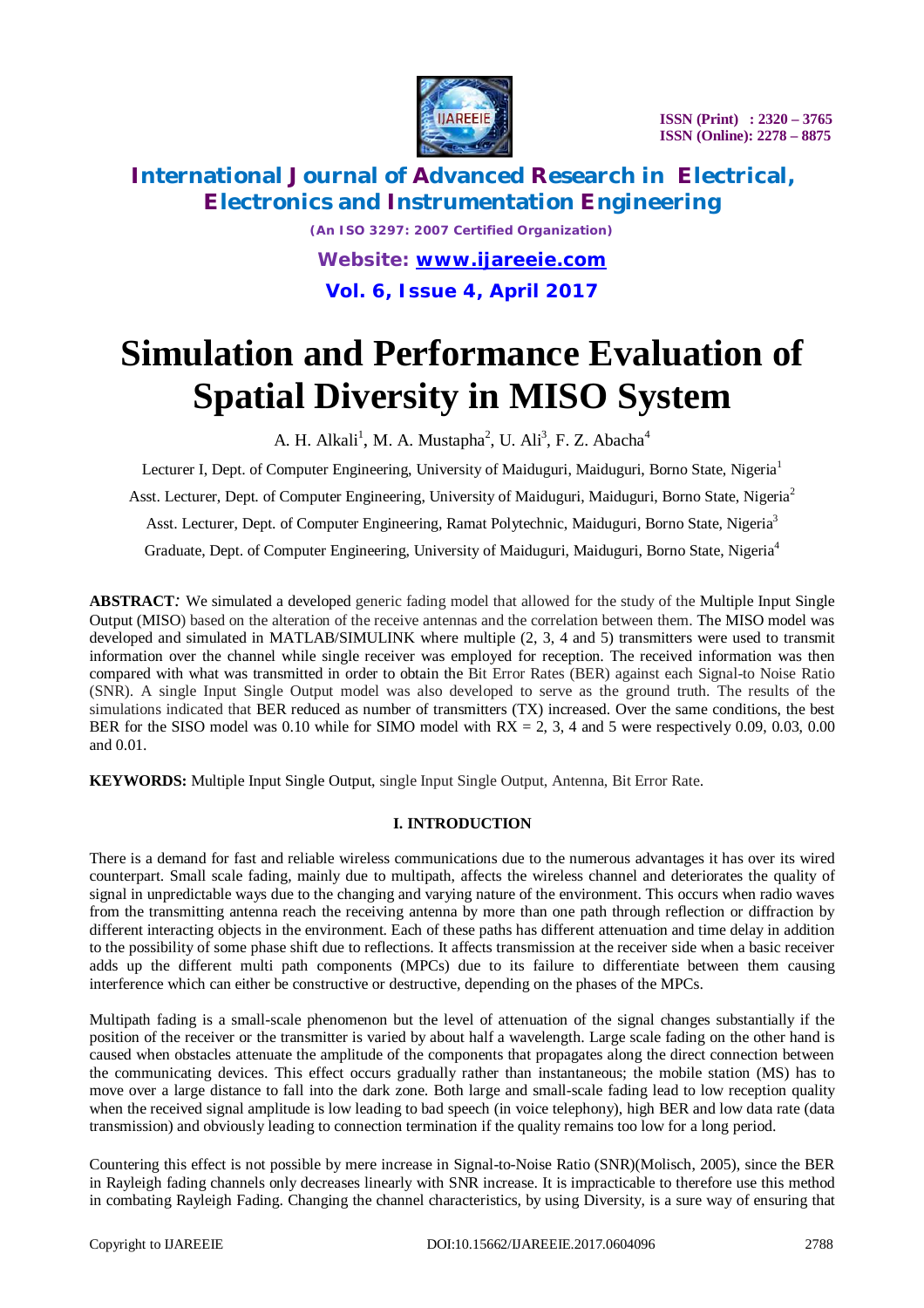

# **International Journal of Advanced Research in Electrical, Electronics and Instrumentation Engineering**

*(An ISO 3297: 2007 Certified Organization)*

### *Website: [www.ijareeie.com](http://www.ijareeie.com)* **Vol. 6, Issue 4, April 2017**

### the SNR has a higher probability of being high. It has been shown that spatial diversity is an attractive solution of improving system capacity and performance by increasing SNR.

Spatial Diversity has been used in multiple studies in improving the error rate performance of channels. The Bit Error Rate performance of Free Space Optical (FSO) links with spatial diversity (with M transmit and N receive apertures) was investigated over lognormal atmospheric turbulence fading channels. The authors demonstrated that for FSO links the effect of diversity manifests itself as a decrease of the channel variance. They also noted that it was important to resourcefully separate between apertures and to achieve diversity gains from multiple transmitter/receiver, it was critical to strictly co-align. Diversity ensures that the same information arrives at the receiver (RX) on channels that are statistically independent. MISO is a spatial diversity technique with *M* TXs separated in space and a single receiver (RX).

This work looked at Multiple Input Single Outputs (SIMO) technique in realizing the diversity gain. For the purpose of this work - and of major concern – we will deal with fading and particularly small and large scale fading. The contributions of this paper are summarized below.

- i. Investigating the performance of Multiple Input Single Output form of diversity in improving the BER in wireless communication and thus combating small scale fading.
- ii. Creation of various models to look at the various antenna configurations at the TX and the performance of each configuration. Here the number of antennas are varied at the TX.
- iii. The performance of the system after varying the correlation between the antenna elements are also looked at.

#### **II. SYSTEM MODEL AND ASSUMPTIONS**

Simulations were carried out in Simulink (MATLAB software) package from the Mathworks. Simulink has an edge as the simulations are interactive and parameters can be changed with the results immediately seen. It is integrated with Matlab and can thus import from and/or export to the Matlab workspace. It uses block sets and toolboxes thereby making it user friendly. It can also be integrated with many simulation environments and hence there is no special requirement on the simulator. It can be easily analysed.



Figure 1: SISO model block diagram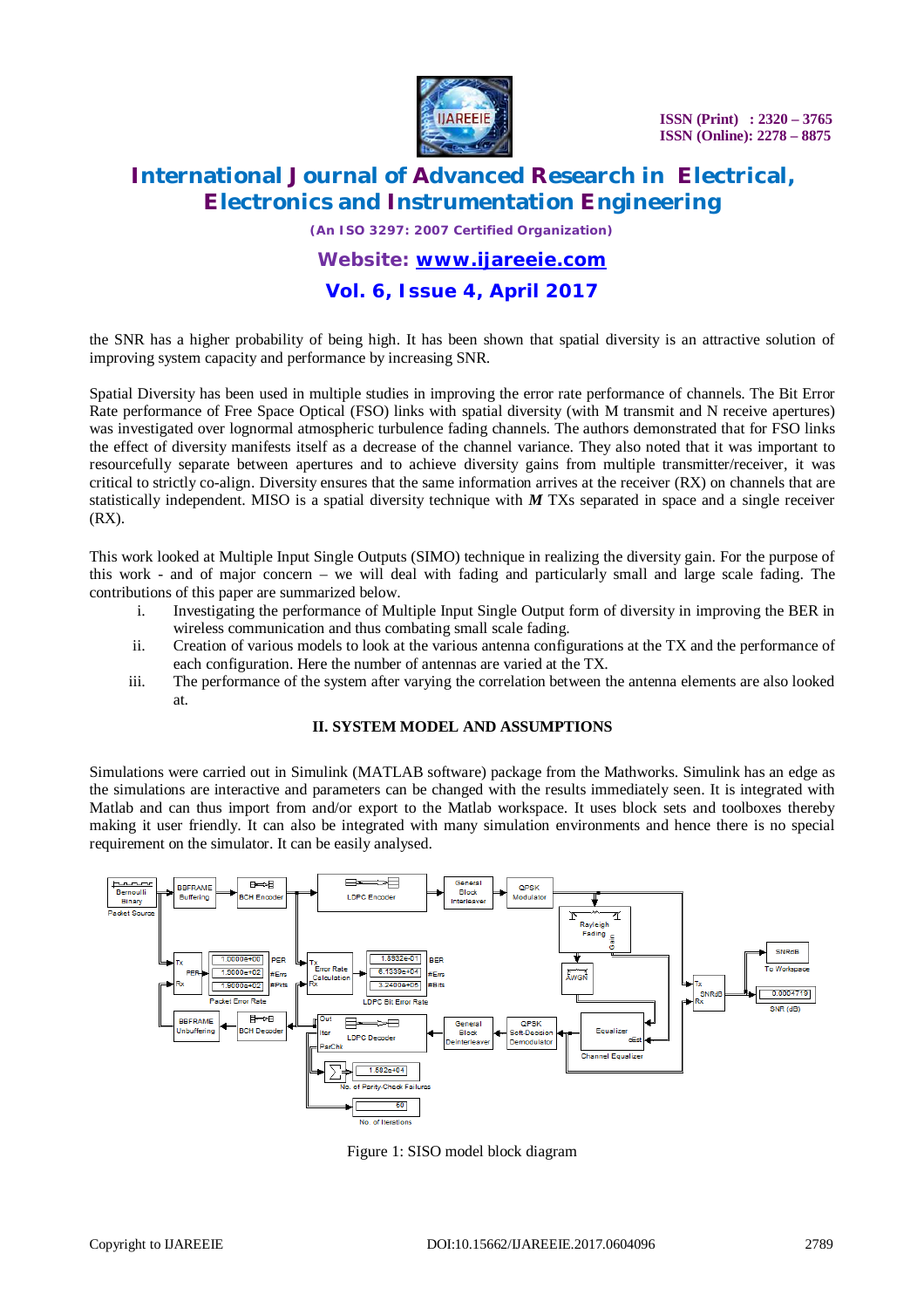

# **International Journal of Advanced Research in Electrical, Electronics and Instrumentation Engineering**

*(An ISO 3297: 2007 Certified Organization)*

*Website: [www.ijareeie.com](http://www.ijareeie.com)*

### **Vol. 6, Issue 4, April 2017**

Figure 1 is a block diagram of an initial simulation that was developed to determine the bit error rate performance of the receiver over a single input, single output (1Tx, 1RX) channel. This served as the benchmark for developing the proposed model.

The MISO system was developed where Low Density Parity check Codes (LDPC) was used for channel coding. A fading channel and an Adaptive White Gaussian Noise are added along the channel between the transmitters and receiver.

The number of transmitters, TX was  $M$  ( $M = 2, 3, 4, 5$ ), while that of the receiver, RX was 1. In order to measure and analyse the performance of generic MISO systems, based on Bit Error Rate (BER) and Signal to Noise Ratio (SNR), an algorithm was developed where M can be varied. In each of the instances of the M variation, the number of iterations for the LDPC code was 100. The SNR were also varied from -5 to 5 incrementing by unity. For every receiver variation at a given SNR, the BER was recorded.



Figure 2: MISO model block diagram

A block diagram of the MISO model is shown in Figure 2 while the description of the block sets are as follows:

#### **A. Information Source**

The information source for the simulation is the Bernoulli Binary Generator block. It generates a random data of frame size 1504 message bits at  $3.1662 \times 10^{-5}$  sampling time which is buffered and fed to the BCH encoder as the input, K (32208) bits.

#### **B. BCH (Source) Encoder**

The BCH encoder is used as the source coder and gets its input from the output of the Bernoulli Generator which is first buffered. The purpose for buffering is to meet the criteria of the BCH encoder which specifies that:

$$
\log_2(N+1) = M \tag{1}
$$

Where  $3 \le M \le 16$  and  $N = 2^M - 1$ 

M is determined by considering the LDPC encoder input requirement (32400 bits) which is derived from the output of the BCH encoder. Using equation 8, M is approximated to 15. The BCH encoder encodes the input frame message using an (N,K i.e. 32400,32208). The BCH decoder at the receive side decodes the message.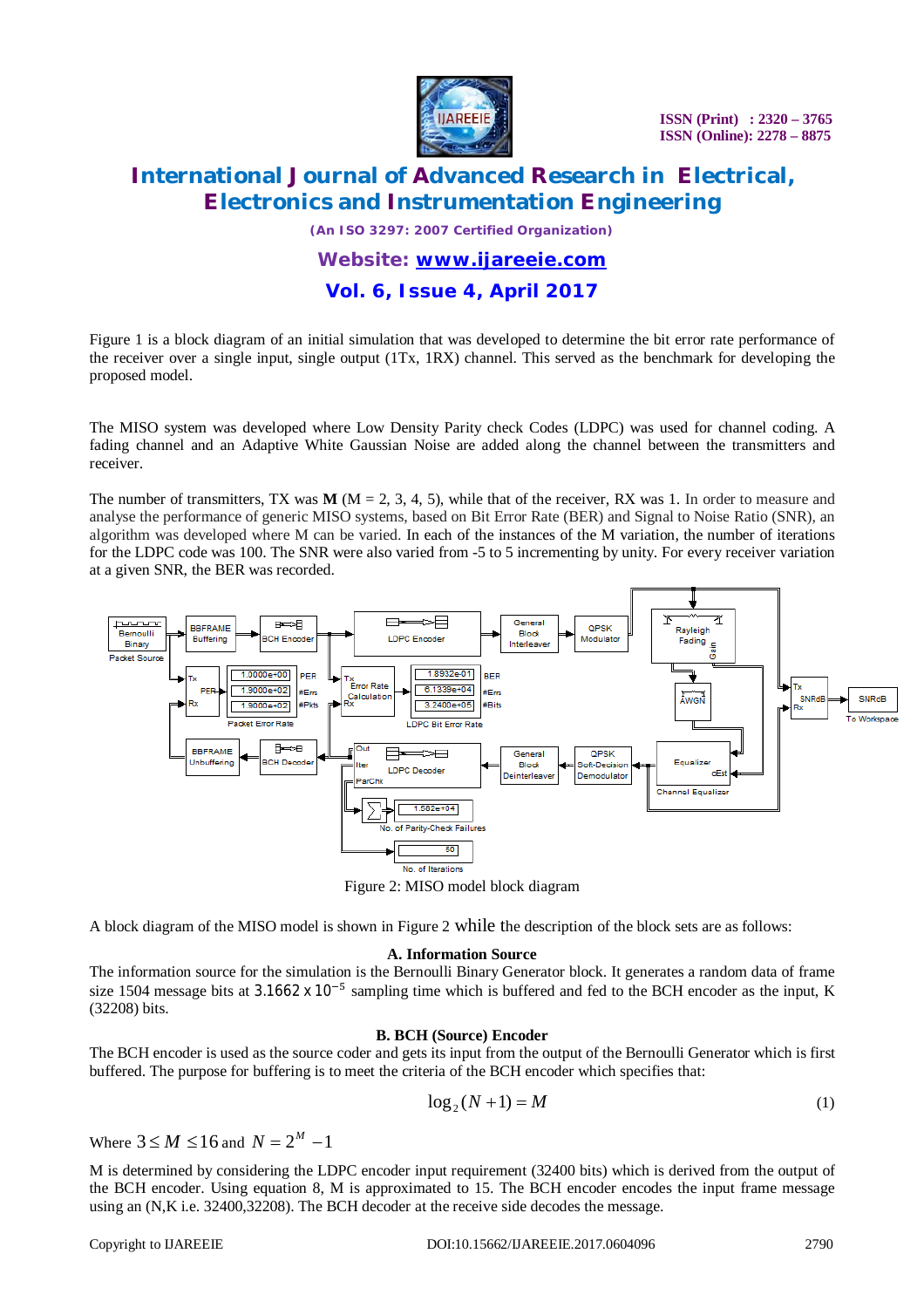

# **International Journal of Advanced Research in Electrical, Electronics and Instrumentation Engineering**

*(An ISO 3297: 2007 Certified Organization)*

#### *Website: [www.ijareeie.com](http://www.ijareeie.com)*

### **Vol. 6, Issue 4, April 2017**

#### **C. LDPC (Channel) Encoder and General Block Interleaver**

The output of the BCH encoder is fed to the LDPC encoder for channel coding. The LDPC encoder encodes a message using a binary low-density parity-check code. The code is specified by the parity-check matrix. The block length of the LDPC codes is 64800 which is processed in one unit of time in the simulation. The LDPC decoding uses the hard decision for its decision type to decode the transmitted message. The general block interleaver which gets its input from the output of the LDPC encoder, rearranges the elements of its input vector without repeating or omitting any elements. Its output is then modulated using the M-PSK.

#### **D. Modulator**

The message data from the General Block Interleaver is modulated using the M-ary Phase Shift Keying (M-PSK) provided by the Quasi-PSK (Q-PSK) since  $M = 4$ . The value of M also specifies the size of the PSK constellation. Since M=4, the 4-PSK constellation is thus used in the simulations. The output frame length of this block is 32400 as every two input bits produce a symbol. The decoder block decodes signals it receives using the approximate loglikelihood decision type.

#### **E. Orthogonal Space Time Block Coding (OSTBC) Encoder**

The information symbols from the 4-PSK encoder is encoded by the orthogonal space time block code block using the Alamouti code for 1 transmit antenna for the SIMO simulations. The corresponding outputs of the blocks are 32400x1 for  $N_t$  at rate equals 1. The entries on the column of the output of this block correspond to the data transmitted over one antenna.

The OSTBC combiner block takes the receive signals from the receive antenna and combines them with the Channel State Information (CSI) to get an estimate of the transmitted symbols and then outputs them and fed to the 4\_PSK decoder. It is assumed that the CSI is perfectly known at the receive side for this simulation.

#### **F. The Channels**

**Fading Channels:** Here, a subsystem is employed to implement an  $m \times n$  fading channel. Where for MISO  $n > 1$  and  $m = 1$ . The Multipath Rayleigh Fading Channel (MRFC) block is used to simulate the flat Rayleigh fading subsystem from the transmit side to the receive side antennas.

The initial seed parameters of the MRFC blocks are set to different values in order to have independent fading subchannels.

**Receiver Noise:** The Adaptive White Gaussian Noise (AWGN) channel block which adds white Gaussian noise is used. The Mode parameter is set to Signal to Noise Ratio (SNR) and Energy bit to Noise spectral density ratio  $E_{_b}/N_{_o}$ for each simulation.

#### **G. Bit Error Rate (BER)**

The main goal of the simulation is to determine the BER performance of the system and compare with other models with varying parameters – i.e. diversity and SNR. To calculate the BER, the BER calculator compares the received (decoded) bits with the corresponding transmitted (encoded) bit by X-ORing the two corresponding signals. If an error is detected, it updates the BER as the simulation is being carried out. The BER calculation subsystem has a threeelement vector containing the BER, number of observed errors and the number of bits processed which is saved as MATLAB workspace variable BER.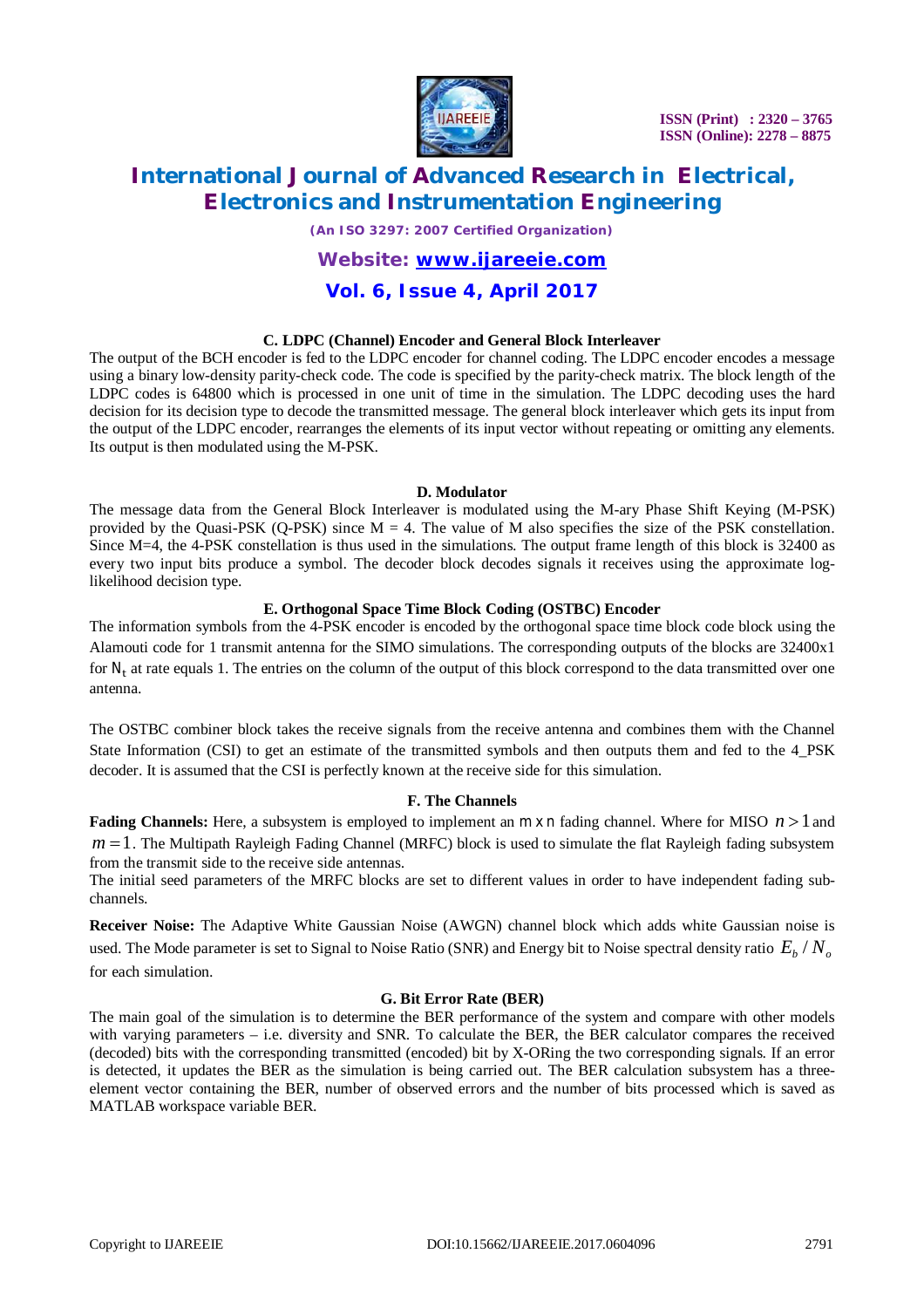

# **International Journal of Advanced Research in Electrical, Electronics and Instrumentation Engineering**

*(An ISO 3297: 2007 Certified Organization)*

# *Website: [www.ijareeie.com](http://www.ijareeie.com)* **Vol. 6, Issue 4, April 2017**

#### **III. RESULTS**

This section represents the results of the simulations starting with the benchmark model (SISO) and then SIMO with  $RX = 2$ , 3, 4 and 5. As highlighted, the iteration for the LDPC was 100 while the SNR was varied from -5 to 5, with unity increment. The results are plotted on a log scale for clarity and ease of analysis since the SNR is in decibels.



Figure 3: BER performance for SISO model (1 Receiver and 1 Transmitter)

Figure 3 shows the BER vs SNR for the SISO channel. The BER reduces from 0.32 to 0.10, almost linearly as the SNR increased. In this case it was obvious that the only factor responsible for the BER improvement was the corresponding improvement of the SNR.



Figure 4: BER performance for SIMO model with 2 Transmitters

Figure 4 shows the performance of the MISO model with 2 transmitters. The BER at SNR = -5 was 0.45 and at 5 was 0.09. This improvement was however not linear. For instance at  $SNR = -1$  dB, the BER was 0.24 while at  $SNR = 0$  dB, it was 0.27. This indicated that for the model and at those instances, the BER was better at SNR = -1 dB which is unlike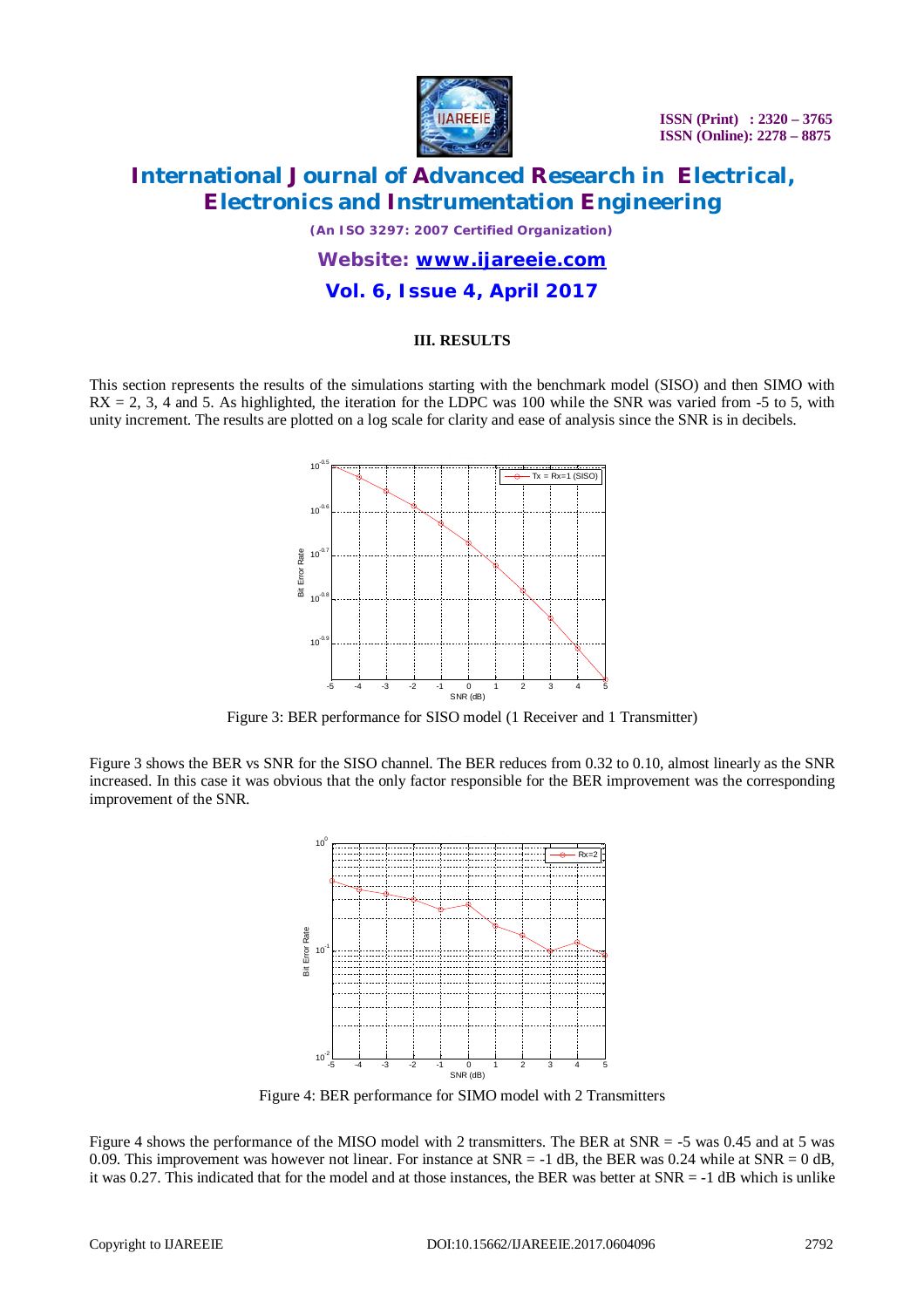

# **International Journal of Advanced Research in Electrical, Electronics and Instrumentation Engineering**

*(An ISO 3297: 2007 Certified Organization)*

*Website: [www.ijareeie.com](http://www.ijareeie.com)* **Vol. 6, Issue 4, April 2017**

the graph pattern showing marked improvement with each SNR increment. The slope of the BER improvement was about -0.036.



Figure 5: BER performance for SIMO model with 3 Transmitters

Figure 5 represents the MISO model for 3 transmitters where the BER were 0.32 and 0.03 at SNR = -5 and 5 respectively. There was a steady improvement of the BER especially at  $SNR = 2$  dB and thereafter remained constant till at 5 dB.



Figure 6: BER performance for SIMO model with 4 Transmitters

In Figure 6, the simulation for the MISO model with 4 transmitters indicated that the BERs at SNR = -5 and 5 dB were respectively 0.22 and 0.00. This means that at 5 dB all the information were received without any errors. Although at 3 dB and 4 dB the BERs were respectively 0.03 and 0.02 showing a spike in error which did not impede the error free reception at 5 dB from being achieved.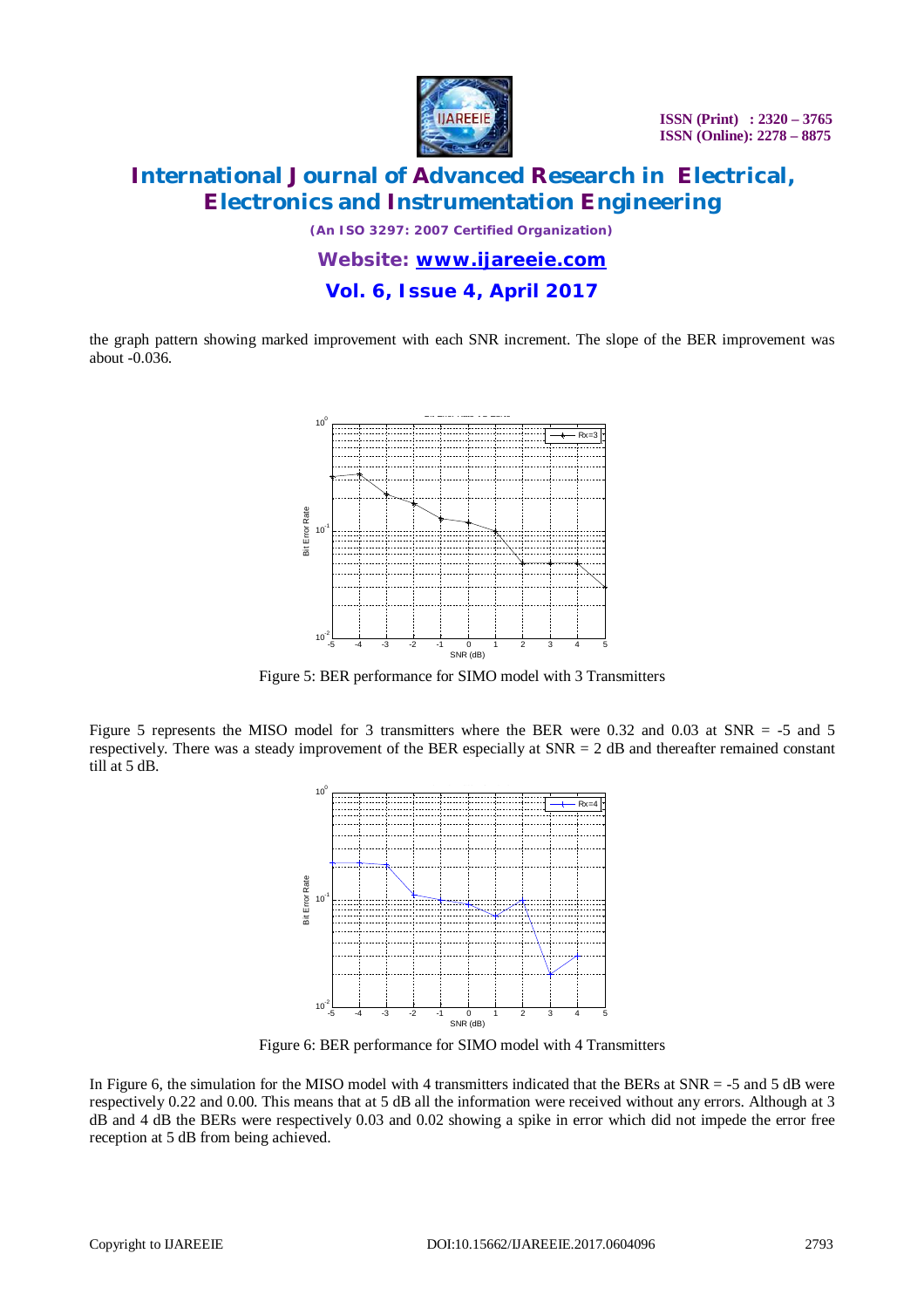



Figure 7: BER perform

When the TX = 5, the BERs at SNR = -5 and 5  $\ddot{\text{o}}$ 2 and 4 dB were respectively 0 (zero) indicating  $t$ 



Figure 8 shows the performance comparison of a performance with  $\overline{TX} = 2$ , was the worst among SISO model was the worst. Interestingly, at -4 dE  $TX = 3$ . Besides these, the MISO model's BERs to this were at 2 dB where the BER for TX = 4  $\nu$ was better than that for  $TX = 5$ . Another observates  $TX \neq 5$  where spikes were observed at odd SNR.

A MISO model with  $TX = 2$ , 3, 4 and 5 and RX model with  $TX = RX = 1$ . The model indicate Although some spikes in BER were observed, the  $n = 1$ transmitters increased.

Copyright to IJAREEIE